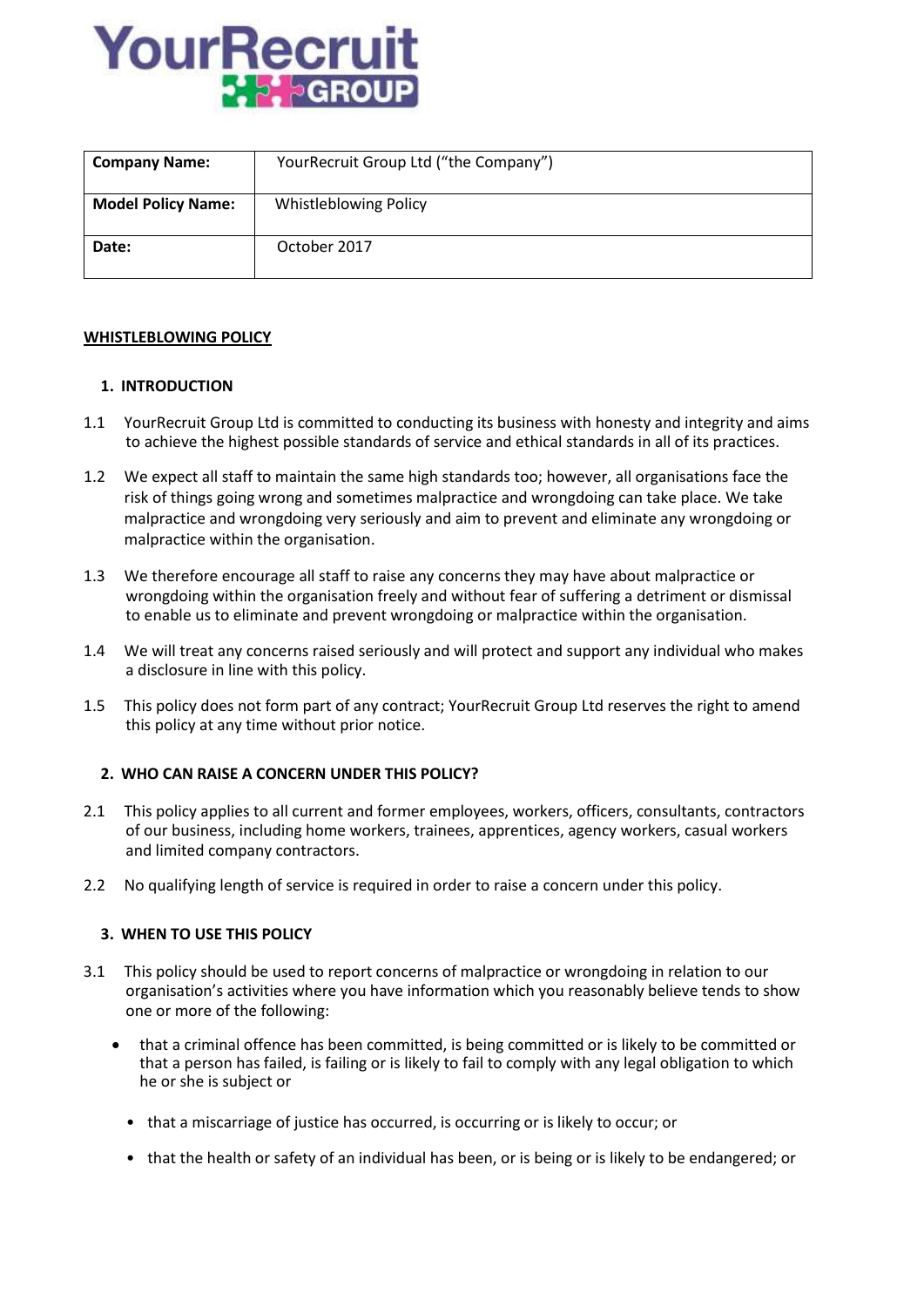

- that the environment has been, is being or is likely to be damaged; or
- that any of the above malpractices have been, are being or are likely to be deliberately concealed. This applies whether the malpractice has already occurred, is currently in progress, or is likely to happen in the future.
- 3.2 You must reasonably believe that the disclosure is being made in the public interest.
- 3.3 It doesn't matter if you are mistaken about your concern but you must have information that tends to show some malpractice or wrongdoing rather than an opinion or a feeling.

# **4. DISCLOSURES THAT ARE NOT COVERED BY THIS POLICY**

- 4.1 You will not qualify for protection under this policy if you commit an offence in making the disclosure, or if you disclose a matter that is subject to legal, professional privilege (for example, correspondence between YourRecruitGroup Ltd and our lawyers regarding a specific case).
- 4.2 If your concern relates to your own treatment as an employee of YourRecruitGroup Ltd, including personal circumstances at work, you should raise it under our grievance procedure instead, unless you reasonably believe that the matter is in the public interest.
- 4.3 If your concern relates to your own treatment or personal circumstances at work but you are not an employee of YourRecruitGroup Ltd, you should use our complaints procedure instead of the grievance procedure.

Our complaints policy is available on request.

- 4.4 If you wish to raise a concern of suspected malpractice or wrongdoing in relation to a hirer's activities you may need to raise the concern directly with the hirer instead.
- 4.5 Any other concerns about our services generally which are not related to the types of wrongdoing or malpractice covered by this policy should be raised using our complaints policy instead.

## **5. HOW TO RAISE A CONCERN**

- 5.1 If you have any concerns of the types of malpractice or wrongdoing covered by this policy, you should in the first instance make a disclosure to your immediate superior. Agency workers should disclose concerns to the consultant who is responsible for managing their assignment.
- 5.2 If, for any reason, you feel that you cannot tell your immediate superior, or in the case of an agency worker the consultant responsible for managing your assignment, you should raise the issue with our HR and Compliance Officer.
- 5.3 If you have made a disclosure and are still concerned, or the matter is so serious that you feel you cannot discuss it with either of the two persons named above, you should raise the matter with the following member of management: Nicola Sales, Managing Director, email: Nicola.sales@yourrecruit.com
- 5.4 A disclosure of a concern can be made by telephone, in person or in writing (including by email). However, it is preferable for the disclosure to be made in writing so that we can keep an exact record of your concern.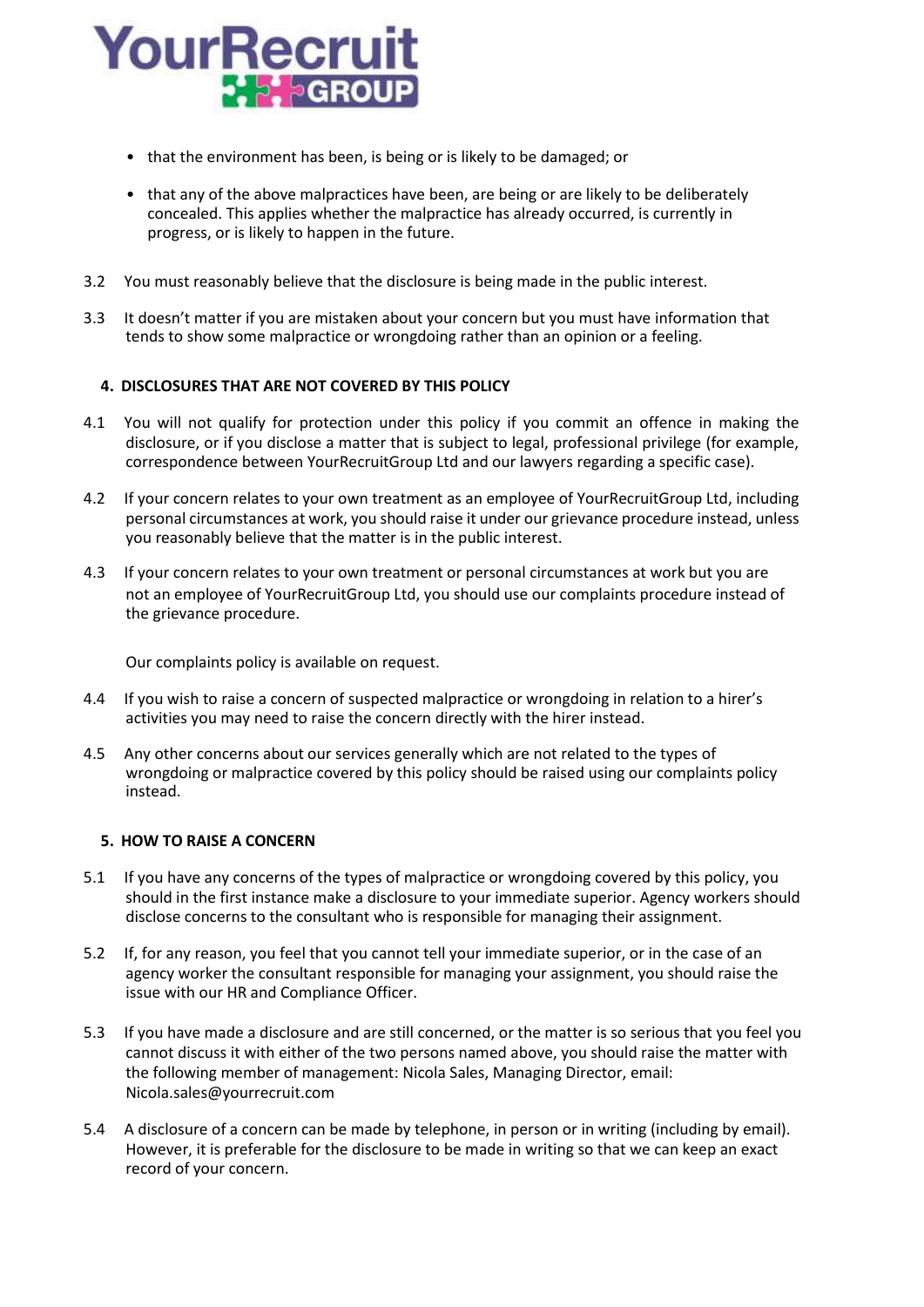

- 5.5 You are not expected to prove the truth of your concern beyond reasonable doubt or provide any evidence; however, you will generally need to provide the following information as a minimum:
	- the nature of the concern;
	- why you believe it to be true;
	- the background and history of the concern; and
	- relevant dates where possible.
- 5.6 You can raise any concerns anonymously; however, we encourage you to give your name when reporting your concern wherever possible because it may be more difficult for us to protect your position or give you feedback on the outcome of investigations if you choose to remain anonymous.
- 5.7 You may wish to consider discussing your concern with a colleague before raising it formally under this policy. You can also choose to raise a concern under this policy alone or with a colleague; however, it is in the interests of all parties to maintain confidentiality once you have raised a formal concern.

# **6. HOW WE RESPOND TO CONCERNS RAISED UNDER THIS POLICY**

- 6.1. We are committed to ensuring that all disclosures raised in accordance with this policy will be dealt with objectively, consistently, fairly and professionally.
- 6.2. We will take the time to listen to any issues raised and arrange a meeting as soon possible to discuss your concern (unless the concern has been raised anonymously). The aim of the meeting will be to establish the background and facts in order to help us decide whether and how to carry out any subsequent investigation. We may ask you for further information about the concern raised, either at this meeting or at a later stage.
- 6.3. Any concerns you raise in line with this policy will be recorded in our Central Database.
- 6.4. After the meeting, we will decide how to respond. This will usually involve making internal enquiries in the first instance, but it may be necessary to carry out an investigation at a later stage which may be formal or informal depending on the nature of the concern raised. We will endeavour to complete investigations within a reasonable time.
- 6.5. We will keep you informed of the progress of the investigation as it is carried out and when it is completed, and give you an indication of the timescale for any actions or next steps that we may take. We cannot inform you of any matters that would breach any duty of confidentiality owed to others.
- 6.6. We will consider any concerns raised anonymously at our discretion, taking into account factors such as the seriousness of the issue raised, the credibility of the concern and the likelihood of confirming the allegation from other sources. However, concerns that are expressed completely anonymously are much less powerful and are difficult to investigate. It may also be difficult for us to provide you with feedback if you cannot be contacted.
- 6.7. If disciplinary or other proceedings follow the investigation, we may need to ask you to come forward as a witness to help us take appropriate action to end the wrongdoing.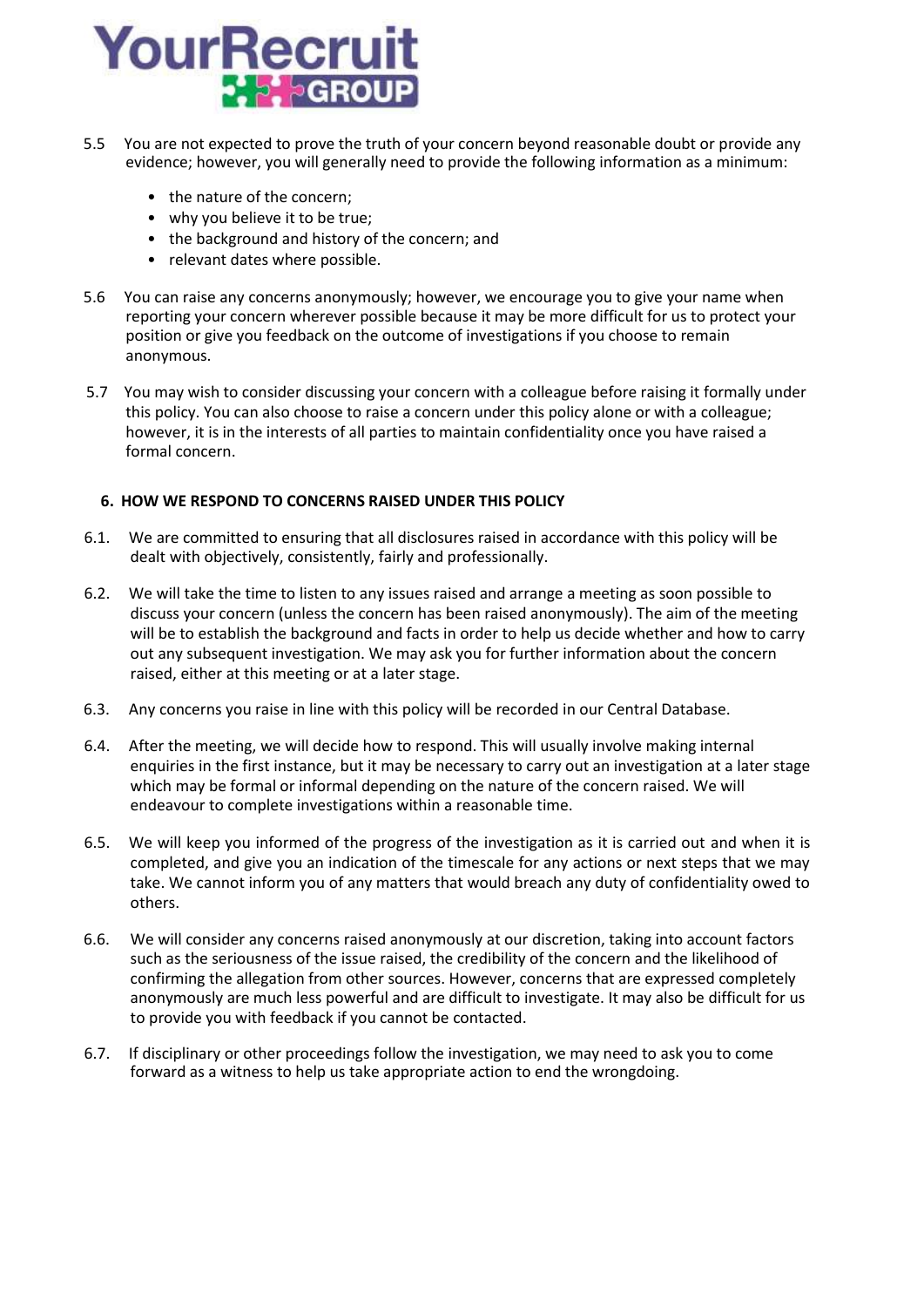

# **7. CONFIDENTIALITY**

7.1 All concerns raised will be treated as confidential and every effort will be made not to reveal the identity of any individual who raises a concern. Unless the law requires otherwise, we will only make disclosures to third parties or other staff with your consent.

# **8. RAISING YOUR CONCERN EXTERNALLY (EXCEPTIONAL CASES)**

- 8.1 The main purpose of this policy is to give all our staff the opportunity and protection they need to raise concerns internally. We would expect that in almost all cases raising concerns internally would be the most appropriate course of action in order to resolve the issue.
- 8.2 However, if for whatever reason you feel you cannot raise your concerns internally and you reasonably believe the information and any allegations are substantially true and in the public interest, the law recognises that it may be appropriate for you to raise the matter with another approved person, such as a regulator, professional body, or an MP. A list of the relevant prescribed people and bodies that you can raise a concern with is available on the GOV.UK website via the following link:

https://www.gov.uk/government/uploads/system/uploads/attachment\_data/file/510962/BIS-16- 79-blowing-the-whistle-to-a-prescribed-person.pdf.

8.3 We strongly encourage individuals to seek appropriate advice before reporting a concern to an external person. Public Concern at Work is a leading independent charity whose main objective is to promote compliance with the law and good practice in the public, private and voluntary sectors. They are a source of further information and advice and operate a confidential helpline. ACAS also operate a free confidential helpline that you can contact for advice. The contact details for both organisations are set out in the information and contacts section under paragraph 10 below.

## **9. PROTECTION AND SUPPORT FOR THOSE RAISING CONCERNS**

- 9.1 We hope that all staff will feel able to voice their concerns freely under this policy.
- 9.2. YourRecruitGroup Ltd is committed to good practice and high standards and to being supportive of staff who raise genuine concerns under this policy, even if they turn out to be mistaken.
- 9.3. Any individual raising a genuine concern must not suffer any detriment as a result of doing so. If you believe that you have suffered such treatment, you should inform Nicola Sales, Managing Director immediately.

YourRecruitGroup Ltd will not tolerate any harassment or victimisation of individuals who raise concerns about wrongdoing or malpractice in the workplace. No member of staff may threaten or retaliate against an individual who has raised a concern. Any person involved in such conduct may be subject to disciplinary action.

9.4. To ensure the protection of all our staff and the integrity of our business, those who raise a concern frivolously, maliciously and/or for personal gain and/or make an allegation they do not reasonably believe to be true and/or not made in the public interest may also be subject to disciplinary action.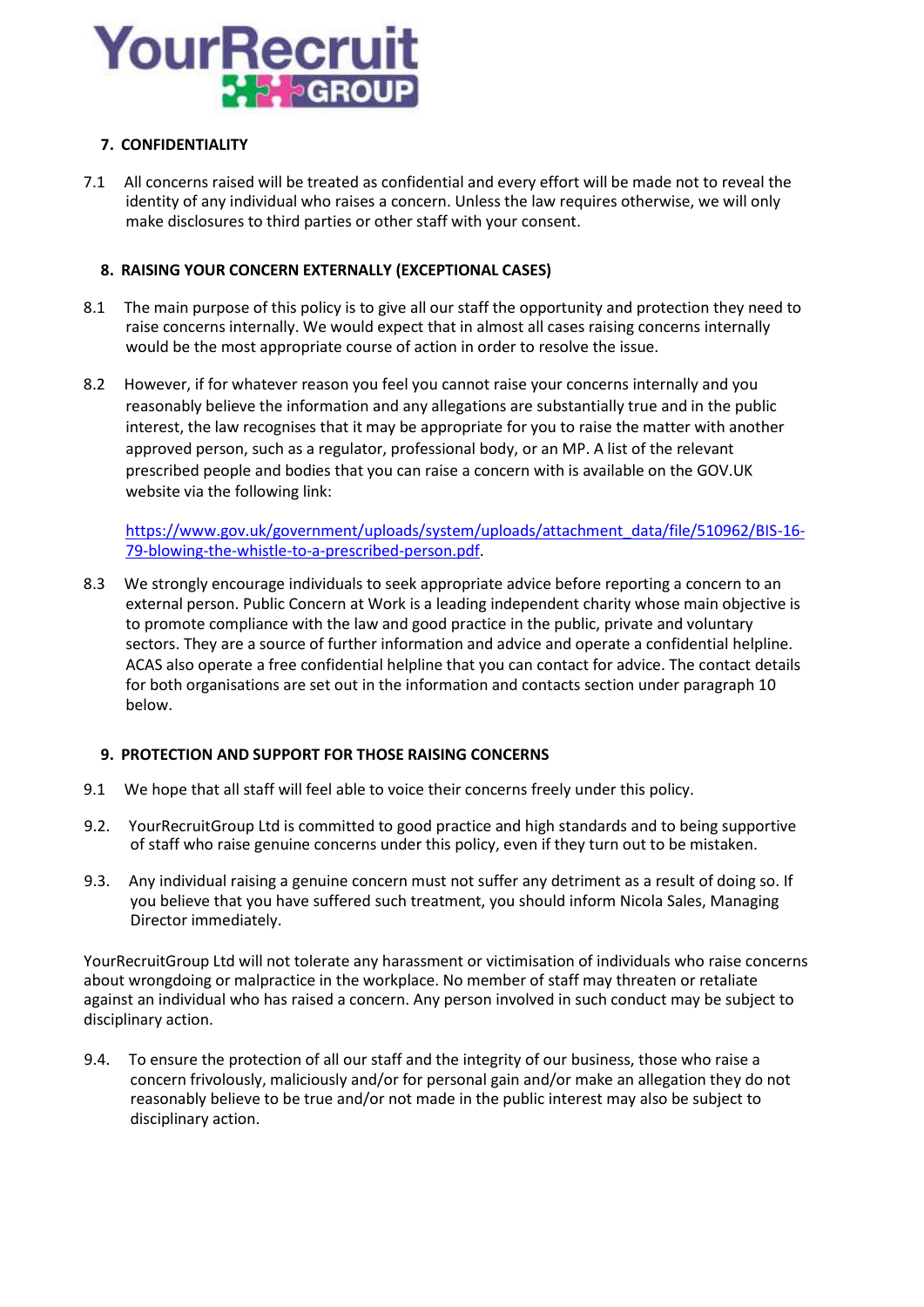

9.5. If you are not happy with the way in which a matter has been addressed or dealt with you should raise it formally using our complaints procedure. Employees of YourRecruitGroup Ltd can use our grievance procedure to address the issue instead.

## **10. FURTHER INFORMATION AND CONTACTS**

- 10.1 If you have any queries about the application of this policy, please contact our HR and Compliance Officer in the first instance.
- 10.2 Public Concern at Work is a source of further information and advice. It also provides a free helpline offering confidential advice on 020 7404 6609. Further information is available on their website at www.pcaw.co.uk.
- 10.3 The Advisory, Conciliation and Arbitration Service (ACAS) also has a free helpline that you can contact for further advice. The ACAS telephone number is: 0300 123 1100 and the helpline is open Monday to Friday from 8am to 8pm and Saturday from 9am to 1pm.The website can be found here: www.acas.org.uk.
- 10.4 If you are a member of a recognised trade union, you can also seek information and advice from your trade union representative.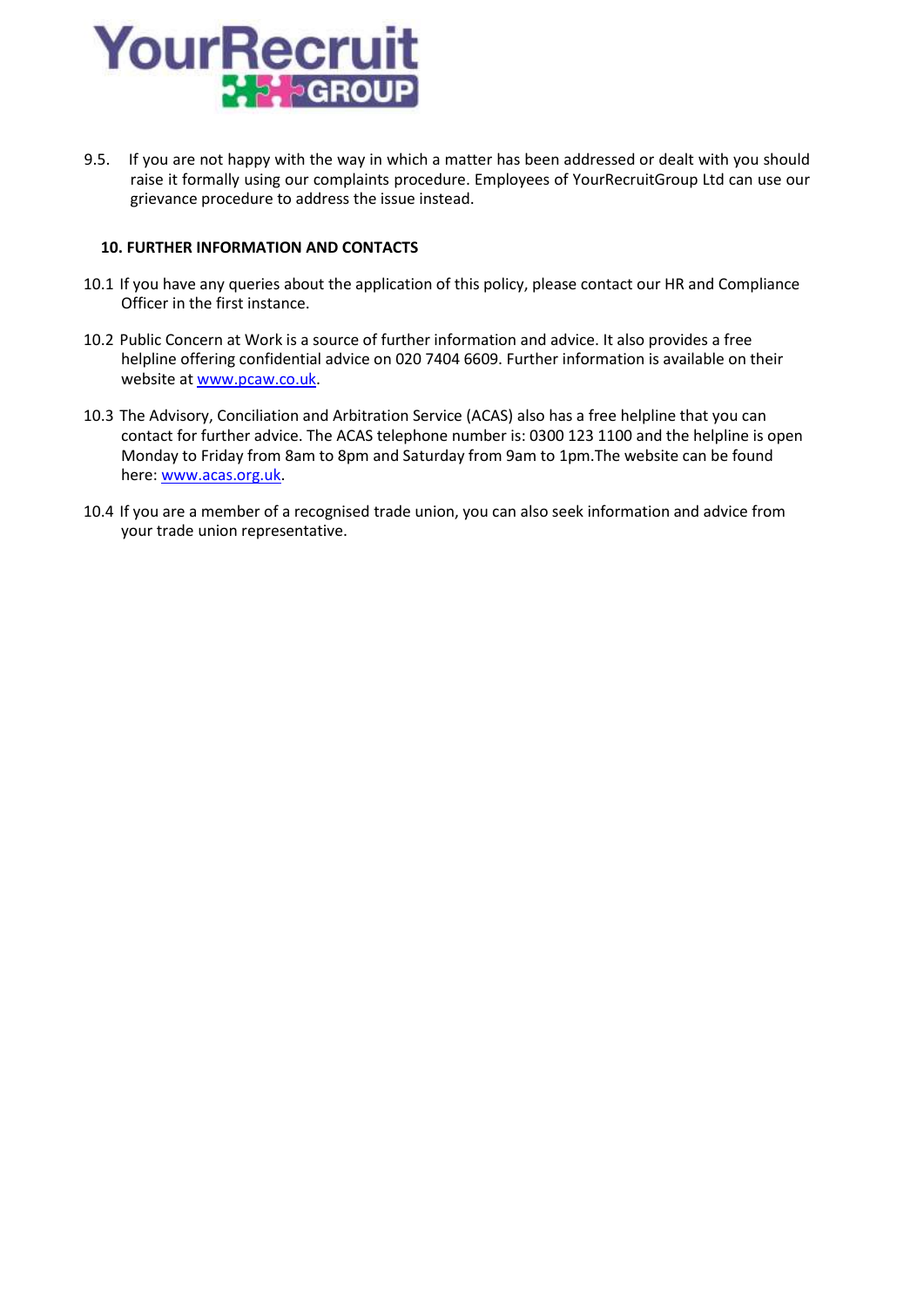# YourRecruit

| <b>Note</b><br>number | <b>Section heading</b>                           | Paragraph<br>number | <b>Explanation</b>                                                                                                                                                                                                                                                                                                                                                                                                                                                                                                                                                                                                                                                                                                                                                                                                                                                                                                                                                                                                                                   |
|-----------------------|--------------------------------------------------|---------------------|------------------------------------------------------------------------------------------------------------------------------------------------------------------------------------------------------------------------------------------------------------------------------------------------------------------------------------------------------------------------------------------------------------------------------------------------------------------------------------------------------------------------------------------------------------------------------------------------------------------------------------------------------------------------------------------------------------------------------------------------------------------------------------------------------------------------------------------------------------------------------------------------------------------------------------------------------------------------------------------------------------------------------------------------------|
|                       |                                                  |                     |                                                                                                                                                                                                                                                                                                                                                                                                                                                                                                                                                                                                                                                                                                                                                                                                                                                                                                                                                                                                                                                      |
| 1.                    | Introduction                                     | 1.5                 | This is an optional paragraph. There is no legal obligation to<br>provide whistleblowing training to your staff; however, it is best<br>practice to provide it so that all staff know how to handle any<br>concerns that they, or others, may have. More importantly,<br>employers can now become vicariously liable if their agents or co-<br>workers subject a whistleblower to a detriment on the grounds<br>that they have made a protected disclosure, even if the employer<br>did not know about or approve of the co-worker or agent's actions.<br>An employer will<br>have a defence if it can show that it took all reasonable steps to<br>prevent the worker or agent from carrying out the offending act(s).<br>No guidance is given as to what will constitute 'reasonable steps'<br>in this context. However, if you choose not to offer training you<br>must at the very least ensure that the policy is brought to the<br>attention of all staff i.e. at the<br>recruitment stage and that it can be easily accessed by<br>all staff. |
| 2.                    | Who can raise a<br>concern under<br>this policy? | 2.1.                | Statutory protection for whistleblowers applies to all workers. Section<br>43K of the Employment Rights Act 1996 (ERA) extends the meaning of<br>a worker for the purpose of whistleblowing protection to cover a<br>range of staff including employees, workers, agency workers, home<br>workers, trainees and contractors. However,<br>statutory protection does not extend to the genuinely self-employed<br>(e.g. sole traders or limited company contractors who are genuinely<br>outside IR35) or to volunteers.                                                                                                                                                                                                                                                                                                                                                                                                                                                                                                                               |
| 3.84.                 | When to use this<br>policy                       |                     | You can choose to deal with any concerns about bribery under your<br>anti bribery policy instead. The REC has a model anti-bribery policy<br>(model policy 3) which can be accessed HERE. Do bear in mind that<br>workers who disclose concerns about bribery in line with the anti-<br>bribery policy instead of the whistleblowing policy will still benefit<br>from whistleblowing protection, provided the worker reasonably<br>believes that the disclosure is being made in the public interest.                                                                                                                                                                                                                                                                                                                                                                                                                                                                                                                                               |
| 5.                    | When to use this<br>policy                       | 3.1                 | You can choose to insert any provisions that is specific to your<br>business such as a breach of the REC Code of professional practice or<br>the requirements of other regulatory bodies such as the Care Quality<br>Commission (CQC) if you carry out regulated activities and are<br>registered with the CQC.                                                                                                                                                                                                                                                                                                                                                                                                                                                                                                                                                                                                                                                                                                                                      |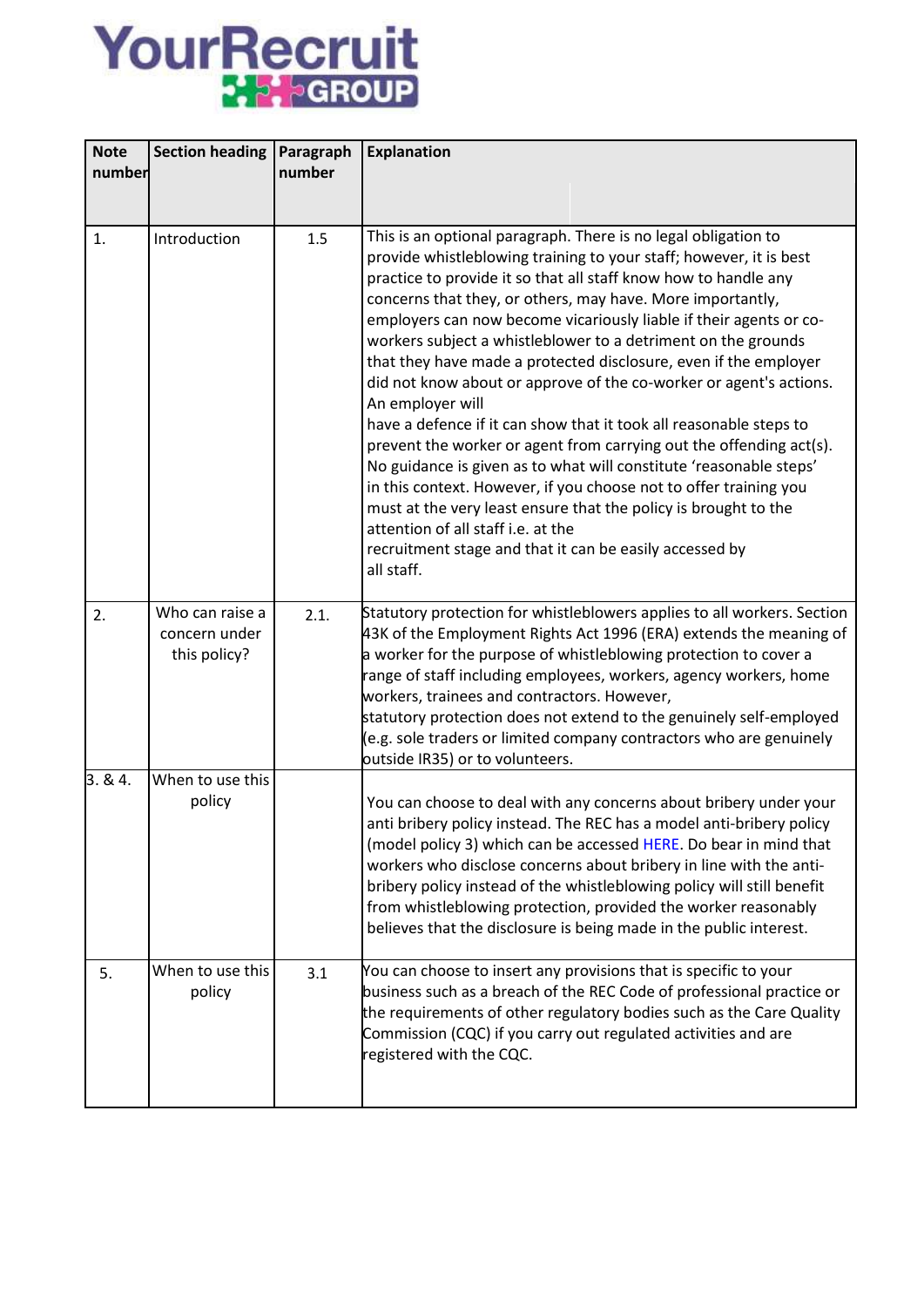# YourRecruit

| <b>Note</b><br>number | <b>Section heading</b>                                    | number | Paragraph Explanation                                                                                                                                                                                                                                                                                                                                                                                                                                                                                                                                                                                                                                                                                                                                                                                                                                                                                                                                                                                                                                                                                                                                                                                                                                                                                                                                                                                                                                                                                                                                       |
|-----------------------|-----------------------------------------------------------|--------|-------------------------------------------------------------------------------------------------------------------------------------------------------------------------------------------------------------------------------------------------------------------------------------------------------------------------------------------------------------------------------------------------------------------------------------------------------------------------------------------------------------------------------------------------------------------------------------------------------------------------------------------------------------------------------------------------------------------------------------------------------------------------------------------------------------------------------------------------------------------------------------------------------------------------------------------------------------------------------------------------------------------------------------------------------------------------------------------------------------------------------------------------------------------------------------------------------------------------------------------------------------------------------------------------------------------------------------------------------------------------------------------------------------------------------------------------------------------------------------------------------------------------------------------------------------|
| 6.                    |                                                           | 3.2    | Amendments to the whistleblowing provisions were made in 2013 by<br>the Enterprise and Regulatory Reform Act 2013, including a new<br>requirement for workers to reasonably believe that their disclosure is<br>made in the public interest in order to qualify for whistleblowing<br>protection. Additionally, there is no longer a requirement for<br>disclosures to be made in good faith in order for a worker to qualify<br>for whistleblowing protection. Instead, the Employment Tribunal now<br>has the power to reduce a successful claimant's compensation by up<br>to 25% if it considers that the disclosure was not made in good faith.<br>The changes apply to qualifying disclosures made on or after 25 June<br>2013. Further information on the changes is available in the REC legal<br>guide.                                                                                                                                                                                                                                                                                                                                                                                                                                                                                                                                                                                                                                                                                                                                            |
| 7.                    | Disclosures that are 4.3<br>not covered by this<br>policy |        | It is not appropriate to use internal grievance procedures with workers<br>.e. those engaged under contracts for services and those that you<br>have not directly employed under a contract of employment as this<br>could contribute to blurring their employment status. Further<br>guidance on employment status is available in the REC legal guide<br>HERE.                                                                                                                                                                                                                                                                                                                                                                                                                                                                                                                                                                                                                                                                                                                                                                                                                                                                                                                                                                                                                                                                                                                                                                                            |
| 8.                    | Disclosures that are 4.4<br>not covered by this<br>policy |        | Concerns raised by agency workers in relation to the activities of the<br>hirer's organisation should be raised with the hirer directly. The<br>reason for this is because Section 43K of the ERA extends the<br>definition of worker for the purpose of whistleblowing protection to<br>include individuals who work or have worked for a person in<br>circumstances in which:<br>he is or was introduced or supplied to do that work by a<br>$\bullet$<br>third person; and<br>the terms on which he is or was engaged to do the work<br>are or were in practice substantially determined by:<br>the person for whom he works or worked,<br>$\circ$ the person who introduced them (the third person), or<br>o both of those people.<br>Additionally, in the case of McTigue v University Hospital Bristol NHS<br>Foundation Trust, the EAT clarified the circumstances in which an<br>agency worker can claim whistleblowing protection against an end-<br>user by virtue of the extended definition of 'worker' in S.43K of the<br>ERA. Among other things, the EAT held that the fact that the individual<br>is an 'employee' or 'worker' in relation to the agency does not prevent<br>him or her also being a S.43K 'worker' in relation to the end-user.<br>Therefore, if an agency worker supplied by an employment business to<br>work for a hirer reports a concern about wrongdoing or malpractice in<br>the hirer's organisation, you should encourage the worker to disclose<br>the matter to the hirer directly in line with the hirer's own |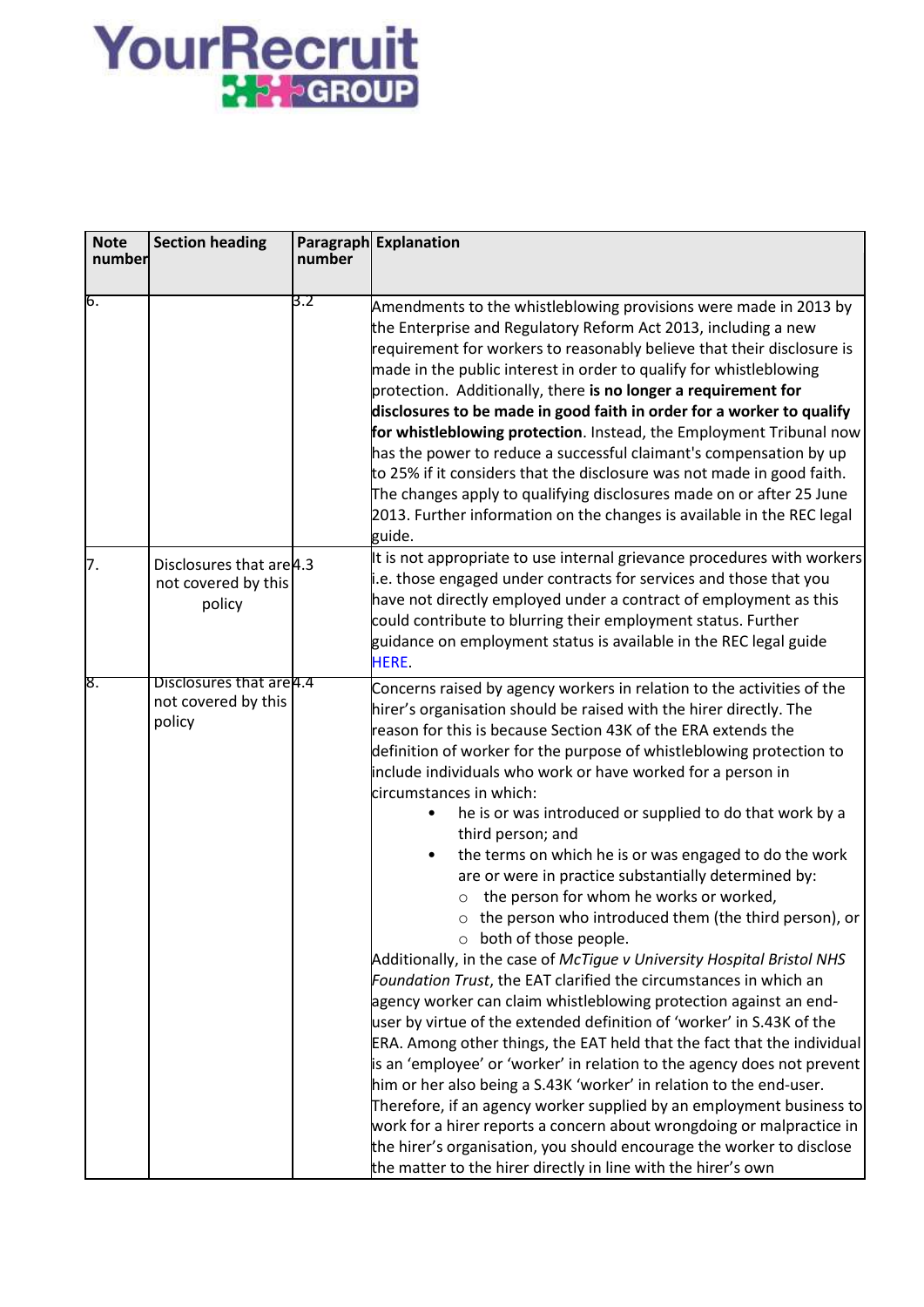# YourRecruit

whistleblowing policy. You must not disclose the concern to the hirer without the worker's consent. If the hirer subjects the agency worker to a detriment as a result of their disclosure, the worker could bring a claim against the hirer. Hirers will need to ensure that they have adequate procedures in place to protect agency workers supplied to work for them.

|             | <b>Section</b>                                                            |           |                                                                                                                                                                                                                                                                                                                                                                                                                                                                                                                                                                                                                                    |
|-------------|---------------------------------------------------------------------------|-----------|------------------------------------------------------------------------------------------------------------------------------------------------------------------------------------------------------------------------------------------------------------------------------------------------------------------------------------------------------------------------------------------------------------------------------------------------------------------------------------------------------------------------------------------------------------------------------------------------------------------------------------|
| <b>Note</b> | heading                                                                   | Paragraph | <b>Explanation</b>                                                                                                                                                                                                                                                                                                                                                                                                                                                                                                                                                                                                                 |
| number      |                                                                           | number    |                                                                                                                                                                                                                                                                                                                                                                                                                                                                                                                                                                                                                                    |
|             |                                                                           |           |                                                                                                                                                                                                                                                                                                                                                                                                                                                                                                                                                                                                                                    |
| 9.          | How to raise a<br>concern                                                 | 5.2       | Insert the name of the person responsible for dealing with<br>whistleblowing concerns. There is no legal requirement to have a<br>designated whistleblowing officer, some larger organisations may<br>have dedicated whistleblowing staff but this may not be possible for<br>smaller organisations. Nevertheless, you should as a matter of best<br>practice ensure that you have at least one senior member of staff as<br>a point of contact for individuals who wish to raise concerns under<br>this policy, particularly if the disclosure involves the immediate<br>superior or the line management relationship is damaged. |
| 10.         | How to raise a<br>concern                                                 | 5.6       | You should, as a matter of best practice, have systems in place to<br>allow workers to raise concerns anonymously. Some larger<br>employers offer a confidential 'whistleblowing hotline' for staff to<br>report concerns. However, smaller employers can simply<br>allow workers to raise concerns via an anonymous telephone call or<br>via email from an anonymous or third-party email address.                                                                                                                                                                                                                                |
| 11.         | How we<br>respond to<br>concerns<br>raised<br>under this<br>policy        | 6.1       | You should reassure the whistle-blower that their disclosure will not<br>affect their position at work. The Government Department for<br>Business Innovation and Skills has produced useful whistleblowing<br>guidance for employers. Page 8 of the document contains best<br>practice guidance on how to deal with<br>concerns raised.                                                                                                                                                                                                                                                                                            |
| 12.         | <b>How we</b><br>respond to<br>concerns<br>raised<br>under this<br>policy | 6.3       | There is no statutory right for workers to be accompanied to this<br>meeting but allowing companions could encourage individuals to raise<br>concerns. You may, if you prefer, specify that the companion may be a<br>colleague only but the BIS guidance recommends as a matter of best<br>practice that an individual should be allowed to be accompanied by a<br>trade union representative or colleague, if they wish.                                                                                                                                                                                                         |
| 13.         | How we<br>respond to<br>concerns<br>raised<br>under this<br>policy        | 6.4       | The BIS guidance recommends that it is good practice for organisations<br>to record the number of whistleblowing disclosures they receive and<br>their nature. Such a register may also be required by an industry<br>regulator.                                                                                                                                                                                                                                                                                                                                                                                                   |
| 14.         | How we<br>respond to<br>concerns raised<br>under this<br>policy           | 6.6       | You should ensure that you give workers an appropriate timeframe for<br>dealing with the matter and adhere to it. You should also keep the<br>worker informed of any changes to the timeframe.                                                                                                                                                                                                                                                                                                                                                                                                                                     |